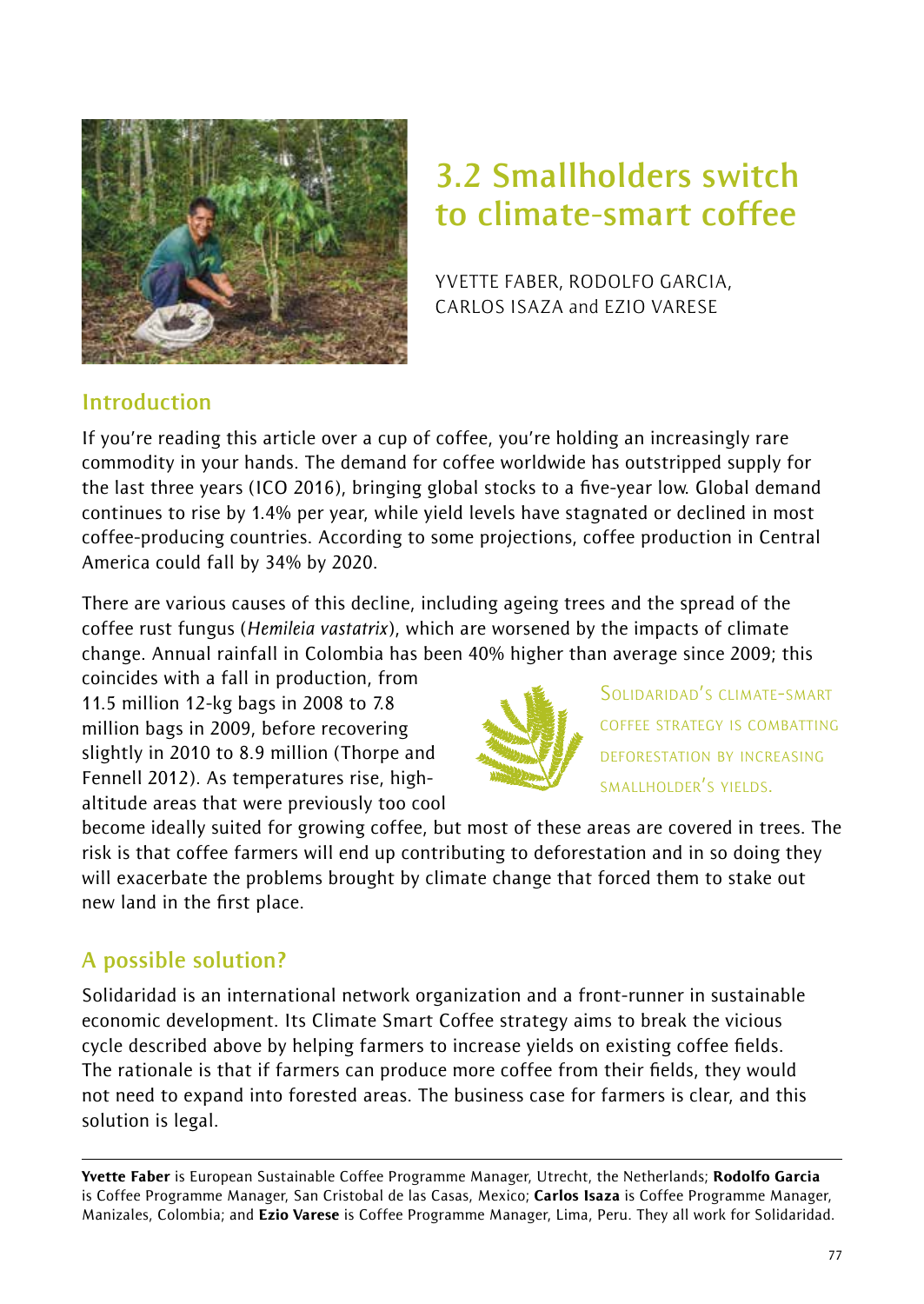Certification schemes prohibit farmers from clearing forests for coffee, so if their incomes fall significantly there is a risk that they will abandon certification altogether. Solidaridad takes the view that making existing plantations more profitable — combined with social pressure from cooperatives, new regulations from government and long-term support from the private sector — will make deforestation unnecessary and undesirable. This approach also complements Solidaridad's wider goal of enabling the transition to a sustainable economy, in a way that is driven by the private sector but partners with parties throughout the supply chain. This will create mutually beneficial business practices, so that everyone is involved in bringing about change that matters.

Three areas of Central and South America where protecting forests is critical were chosen for the trial of the climate-smart coffee strategy: Chiapas in Mexico, Risaralda in Colombia and San Martin in Peru. Field operations were designed to test the business case and to find additional revenue for farmers. Deforestation is an attractive option because the newly cleared fields are more fertile than farmers' existing land and they can rely on a bumper crop for the first three to six years. After this period, however, yields decline and new areas have to be cleared to maintain production. Opening up new areas is labour intensive and damages the environment, so making existing fields more productive and resilient is a more sustainable option for farmers. Higher yields and lower costs lead to higher profits and better livelihoods for farming families. Intercropping with fruit trees, banana and other crops diversifies food supplies and increases income, resulting in greater well-being and reduced poverty. Health care can be paid, children go to school, and food is available all year round.

## **Climate-smart agriculture**

Yields increased by 20% or more when farmers applied at least two climate-smart agriculture (CSA) practices in Mexico and Peru. These included adding compost to restore productivity, improve the soil texture and incorporate carbon content into the soil; establishing an agroforestry system of coffee trees with shade trees (Figure 1); changing wastewater treatment so less methane is produced and released; improving the management of coffee pulp; and establishing the correct density of coffee trees per hectare, according to fertility and slope.



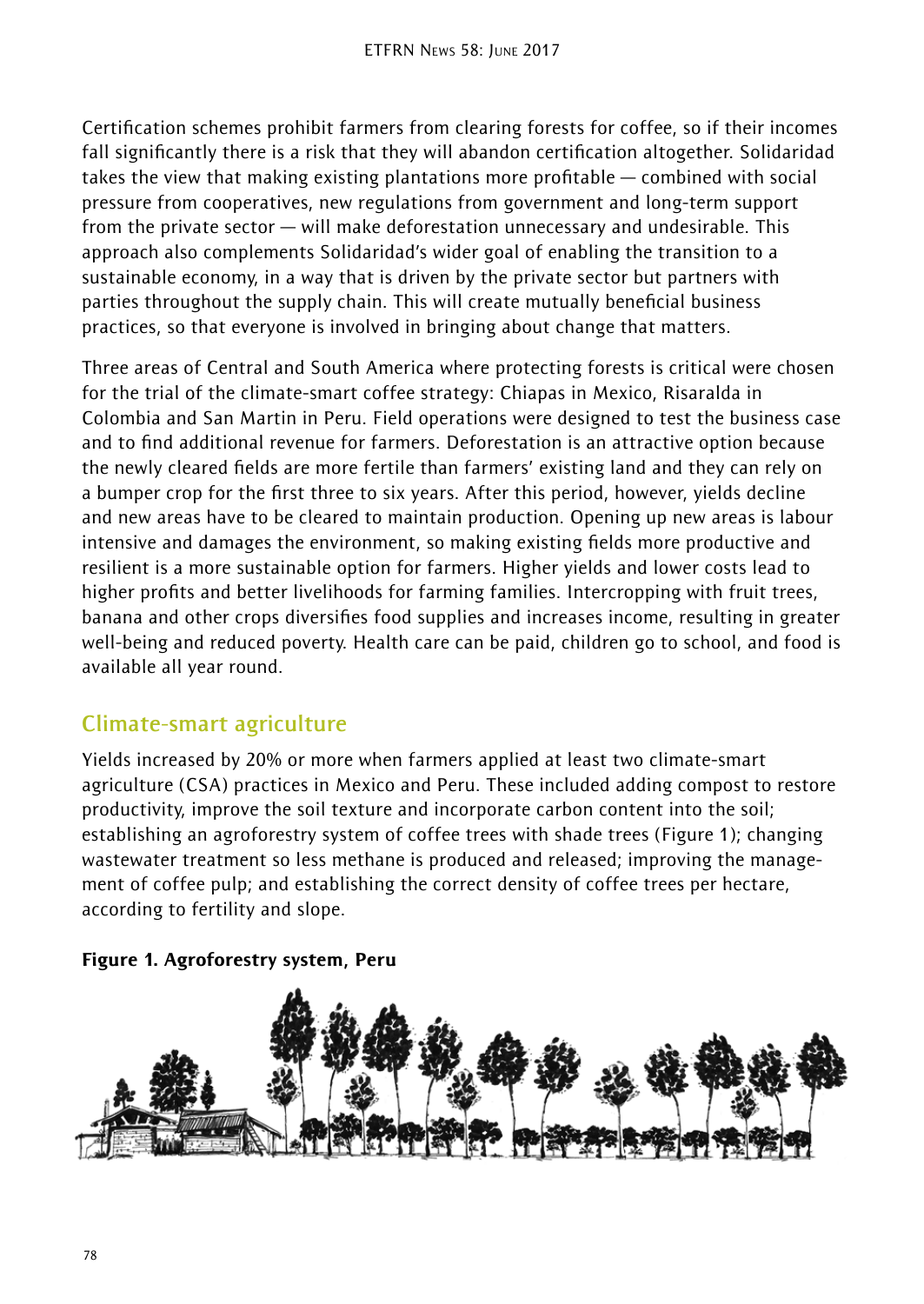Coffee agroforestry reduces greenhouse gas (GHG) emissions by employing a system of layered vegetation, with coffee the closest to the ground, then shade trees, and then an upper layer of high shade trees and timber species. Switching to a combination of chemical and organic fertilizer enabled farmers to increase soil organic matter, making it more fertile and richer in carbon. The Cool Farm Tool, an initiative of the Cool Farm Alliance, is used to measure the impact of these methods on GHG emissions. It analyzes farm data to gauge the impacts of coffee-smart practices on carbon stocks, which enables

Solidaridad to measure emission reductions and carbon sequestration over the three years of the programme. The programme also led to discussions with governments and coffee roasters about protecting forests through boundary enforcement and reinforcing benefits within the supply chain.

Coffee roasters have three main concerns:

They want to reduce operational risks by securing a future supply and avoiding high prices for green coffee beans in future.



- ~ They want to increase customer confidence by actively taking care of people and the planet. According to a UN survey (UN Global Compact-Accenture 2014), consumers are becoming more environmentally aware, with 72% saying that businesses are not doing enough to safeguard the future of the planet and society as a whole.
- ~ They also want to keep ahead of regulation on climate change that is driven by the European Union and the Paris climate change accord.

The EU wants to integrate environmental sustainability with economic growth and welfare, and is piloting ways to improve the overall environmental performance of products throughout their life cycles. As sustainability moves up the list of priorities for roasters, farmers that use CSA practices to acquire certification and reduce GHG emissions will be in a stronger position to compete for orders.

The main factors contributing to GHG emissions are the conversion of land from forest to agricultural use, fertilization, and the waste produced from coffee processing, such as wastewater and pulp. Where organic coffee is produced on existing fields, wastewater is the main source of GHG. On 81 sample plots in Mexico, for example, the Cool Farm Tool found that 80% of emissions were produced during the wet processing stage.

## **Results**

The programme showed that farmers can be part of the solution to deforestation, rather than contributing to the problem, if the pressures that lead them to abandon existing fields and expand are removed. From 2013 to 2016, 7,361 coffee farmers cultivating 16,000 ha were trained across the three target regions; together, they produced some 17,500 tonnes in 2015–16. Crucially, the total cost of the programme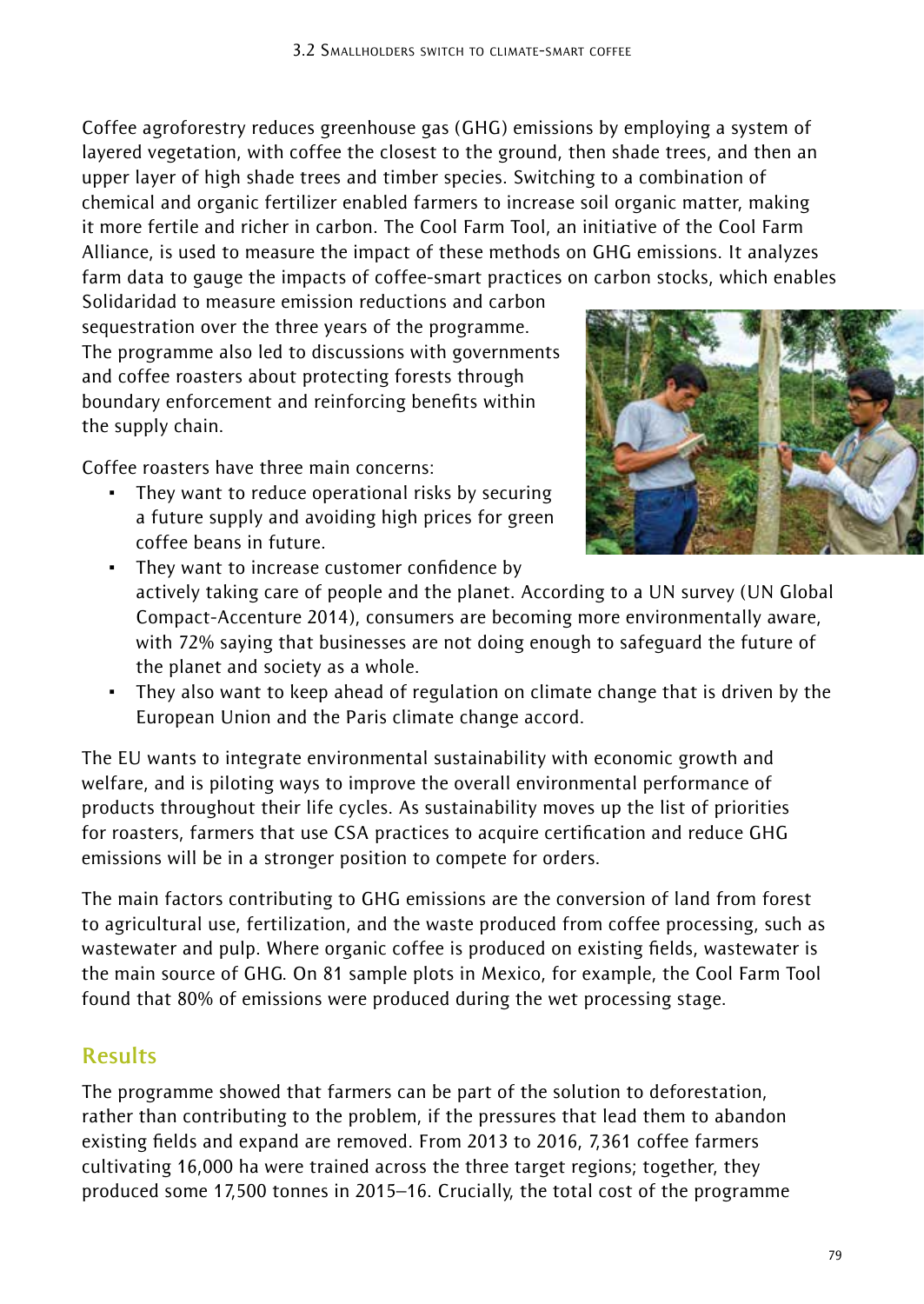per kilo of coffee was  $\epsilon$ 0.07, or about the same as the premiums paid for certified coffee. So, it only would cost coffee roasters an extra  $\epsilon$ 0.07 per kg to ensure that farmers earn a viable income without needing to clear forests.

In Colombia, the yield was highest, at 1,364 kg/ha, with a 5% increase in yield over the three years. The impact was more dramatic in Peru and Mexico, however, where initial



yields were much lower, with a 74% increase in Peru (to 721 kg/ha), and a 31% rise in Mexico (to 476 kg/ha). Overall, 70% of farmers implemented at least two climate-smart agricultural practices, and it was encouraging to see that 16% of them were women. Solidaridad also trained 276 agronomists  $-$  well above the initial target  $-$  thanks to support from the Colombian Coffee Federation, virtual training courses in Peru, and that more agronomists enrolling for courses than anticipated.

More importantly, farmers realized clear livelihood benefits. The programme focused on early adopters, who represent 10% of the community, on the assumption that news of their better yields would encourage others. One producer in Peru who had previously cultivated 10 ha, said that the plantation was too large to manage with family labour alone. He reduced his plantation to 2 ha, but by applying good agricultural practices he harvested 21% more coffee than from his original field, which was five times the size — an improvement of

more than 600% per ha. This also left him with 8 ha of land to grow other food crops, or potentially to replant as forest if suitable incentives were put in place.

By giving farmers a viable alternative to clearing forest, the programme avoided 132 ha of deforestation in Peru and allowed 367 ha of farmland to be rehabilitated as forest in Colombia. But the effect on greenhouse gas emissions was more modest than expected, due largely to coffee rust: 75% of trees were infected in Mexico and a similar level in Peru. Practices had to be adjusted to include the replacement of infected trees, but new trees are not immediately productive; this significantly affected carbon performance. According to the Cool Farm Tool, CO $_{\textrm{\tiny{2}}}$  emissions were reduced by 27,869 tonnes, or 10.6 t/ha, with reductions of 79.3% in Peru and 74% in Mexico, but only 4.1% in Colombia (with the largest land area).

## **Looking to the future**

Zero deforestation is a new market trend that supports climate-friendly production and public policies. The first phase of this programme showed that public policies on deforestation and climate-smart agriculture are developing, but are still in their infancy. Once farmers are aware of the benefits from improved practices, they tend to adopt them. To reach more farmers, more support is needed from government and companies alike. Where pioneering farmers implement changes and their peers see the difference — as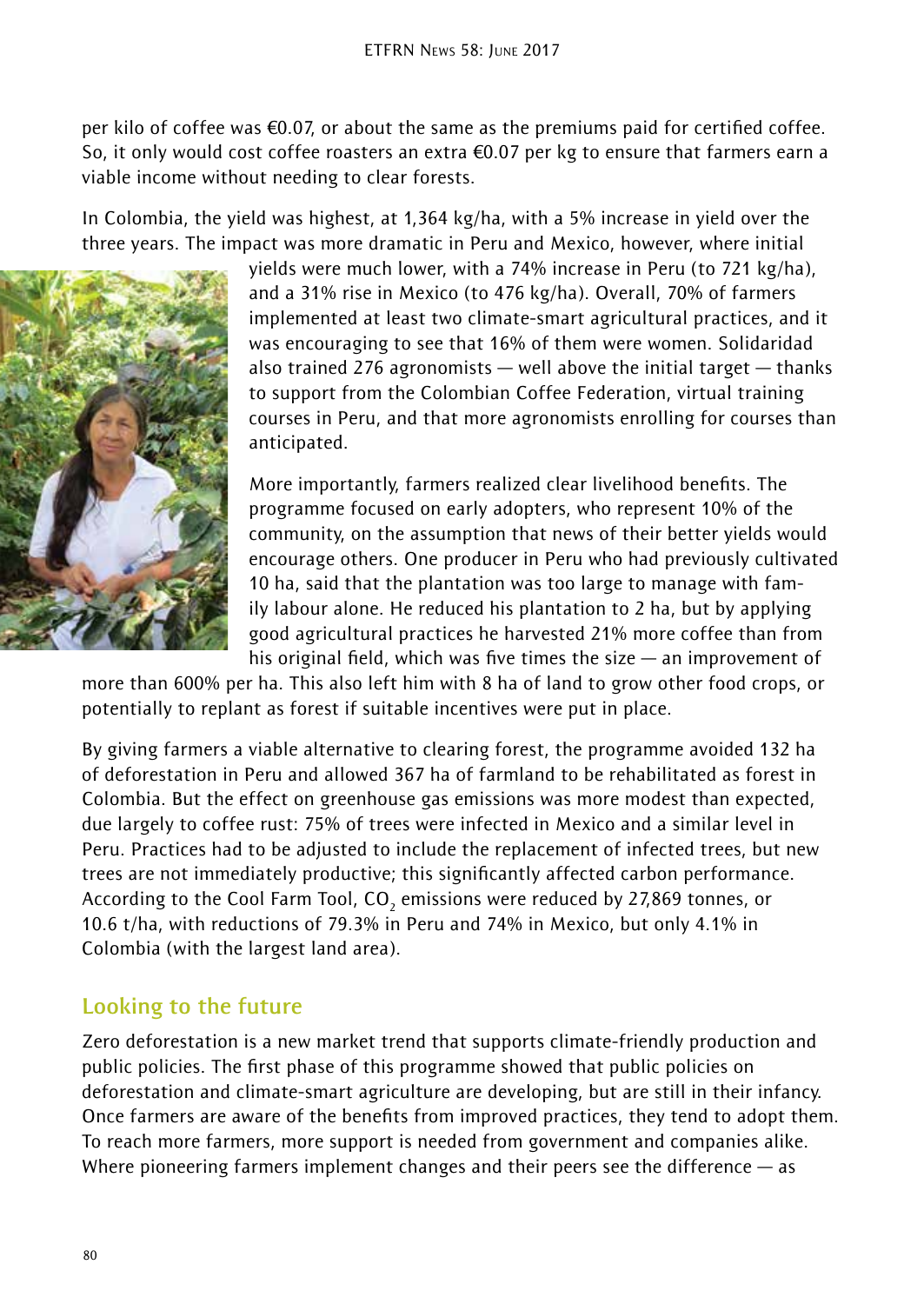happened in the three trial regions — it encourages others to follow. This leads to rapid yield gains, to the extent that farmers are able to produce more coffee from much smaller areas; this cuts costs and frees up land to diversify production or plant new forest. And since fluctuating coffee prices often lead producers to prioritize other activities, as a diverse portfolio makes farmers less vulnerable to market changes and gives them a more steady income, Solidaridad also helps farmers to diversify their production so they are not pushed into damaging activities such as clearing forests. Coffee roasters are also interested in climate-smart practices, but prefer to wait and see how carbon and coffee markets develop.

The second phase of the programme aims to accelerate the sales of coffee from zero deforestation suppliers and build new public-private partnerships that support and promote climate-smart practices. This will build on existing platforms such as SCAN Peru and the Sustainable Trade Platform in Colombia, and on strong relationships with ministries, producer organizations and private companies. Solidaridad will use these platforms to pilot new partnerships and mechanisms that help farmers make the transition. Private companies, working with government and farmers, will implement policies and practices to reduce emissions and deforestation linked to coffee production while improving farmers' livelihoods. This will also serve to maintain the carbon storage capacity of forests and will help Peru and Colombia meet their commitments to reducing greenhouse gas emissions.

# **Case studies**

#### *Chiapas, Mexico*

The greatest challenge in Mexico is to increase productivity. Average coffee production in 2014–15 was 60 kg per ha, compared to 120 kg/ha in Peru and 168 kg/ha in Colombia. Using the Cool Farm Tool, Solidaridad established that 80% of greenhouse gas emissions

generated during coffee production originated in wastewater produced at the wet processing stage. The old age of trees, along with infestation with coffee rust, also lowered productivity. Around El Triunfo National Park, Solidaridad worked with three cooperatives: Triunfo Verde SSS, Comon Yay Nop Tic SSS, and Federación Indigena Ecológica de Chiapas SSS, FIECH, with 192, 448 and 1,260 members, respectively. The programme introduced techniques to help mitigate climate change, including planting varieties resistant to coffee rust. Although farmers were slow to adopt these techniques, production is expected to triple to



180 kg/ha as these new practices are adopted. Producers with more than two plots can reduce their cultivated area, freeing up land to restore forest or diversify into other crops. Solidaridad is also leading the technical roundtable on sustainable coffee with Alianza REDD in Mexico, and implementing one of the few initiatives that is delivering concrete results in reducing deforestation and  $\mathsf{CO}_2$  emissions.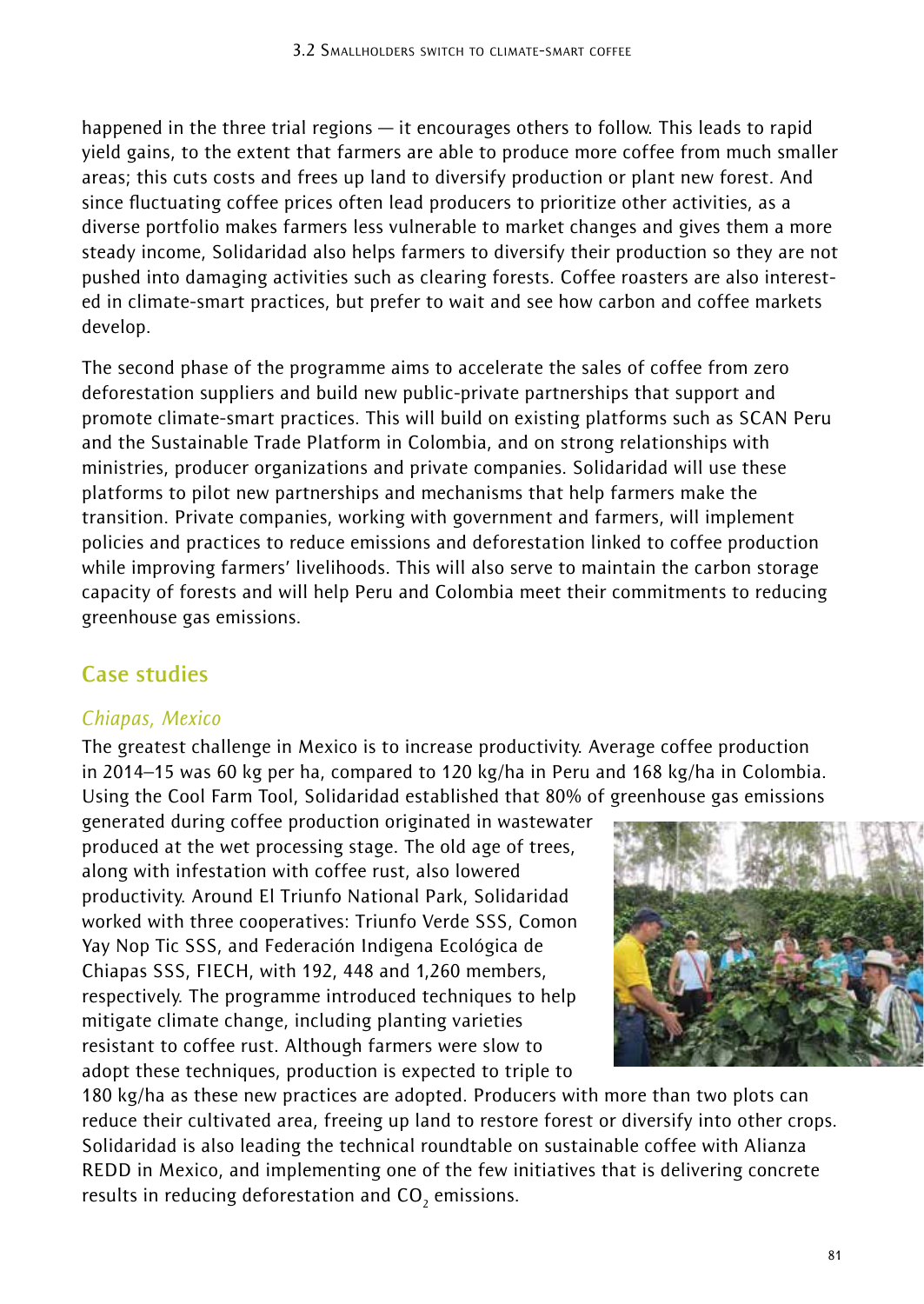#### *Risaralda, Colombia*

Involving 5,282 producers around Tatamá National Park, the programme developed close ties with the Colombia Coffee Federation (FNC) and the Neumann Foundation. To promote climate-smart practices that increase productivity and resilience, the programme trained 192 agronomists and established 900 demonstration farms. Two or more practices were adopted by 60% of farmers, and 720 ha were converted from non-shade systems to higher yielding, low-emission agroforestry; yields increased to 1,364 kg/ha in 2015–16, and 376 ha were reforested as conservation corridors. Local rural extension teams reached agreement to promote the planting of four main shade tree species in coffee agroforestry systems (although growers could also choose other species). The programme provided resources to young entrepreneurs to establish tree nurseries, giving them an income while guaranteeing the supply of seedlings. Working with the  ${\tt BANCO}_2$  payment system, farmers who own conservation forests and make a living from small-scale farming can become members of the payment system and make voluntary contributions to compensate for their CO2 emissions. Solidaridad also organized meetings with political groups in 2015, an election year for mayors and governors, successfully pushing for candidates to put climate change on their agendas and making the case for the REDD+ mechanism.

#### *San Martin, Peru*

In the area around the Alto Mayo Protected Forest, the programme began with 1,200 farmers in 14 cooperatives, and one exporter. All producers were visited three to four times a year by one of six agronomists, who advised them on improving farm management and implementing climate-smart practices. Since joining the programme, 81% of the farmers noticed qualitative and quantitative improvements in their coffee plantations, and 62% said that the new practices had improved productivity so much that they did not need to expand. Some were even considering scaling back to concentrate on



smaller, more productive areas. Solidaridad became part of the regional Technical Coffee Platform, which encourages the sector to cooperate on common interests, and the regional government has adopted Solidaridad's approach to climate-smart coffee production.

### **Conclusions**

The adoption of climate-smart agricultural practices has reduced deforestation in high-altitude regions in Colombia, Mexico and Peru, and increased resilience to climate change by helping coffee farmers improve their yields. Solidaridad's

programme found that farmers are motivated to improve production from existing fields by adopting climate-smart practices, and that this removes the need to clear new fields on higher ground, which in turn reduces deforestation and its associated carbon emissions. More efficient land use also enables farmers to increase their incomes and improve their food security by using spare fields for alternative crops. Importantly, regional governments also appear keen to scale up concrete approaches such as this.